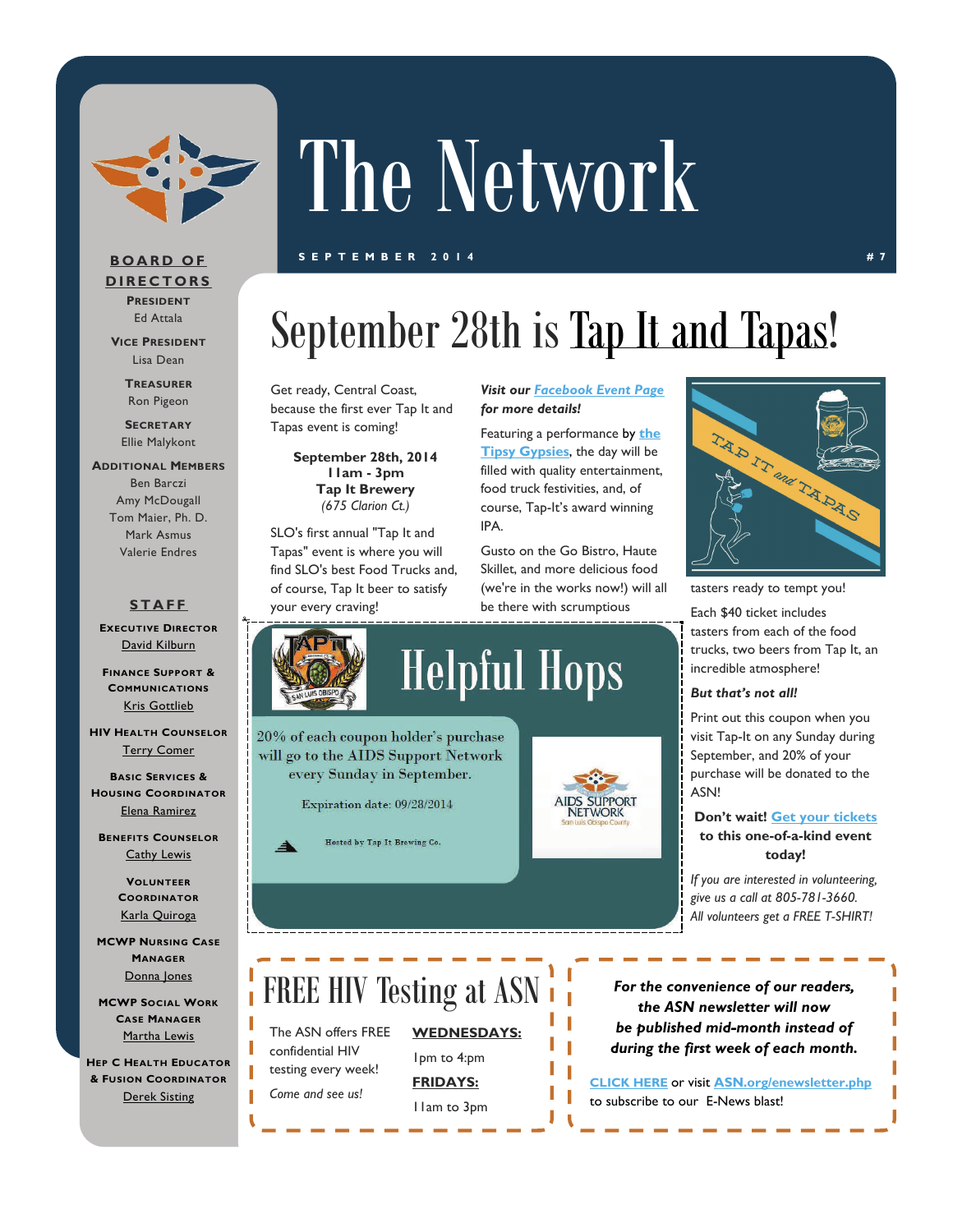#### **PAGE 2**

### MissionCars.com

Are you in the market for a new car?

We are happy to announce that you can now directly support the ASN by donating your used car to **[MissionCars.com](http://www.missioncars.com/donate/)**, a

#### non-profit organization based here in San Luis Obispo**.**

**MissionCars** 

Mission Cars is "a business project of [Alpha Academy,](http://www.alphaacademy.com/) a residential mentoring program in San Luis Obispo, CA. Alpha Academy students are young men who are serious about pursuing positive direction in their lives, and commit to six months of work, class, and

.com

community to reach their goals." This program provides real-world

experience in which students can learn basic vehicle maintenance, "planning, budgeting, follow-through, attention to detail, work ethic, and many other life lessons."

By donating your used car to Mission Cars, you will not only help support the youth involved in Alpha Academy, but 50% of the sales profits will be given to the ASN to help support its many essential programs, such as the ASN's heavily utilized Food Pantry program.

*"As always, the ASN strives to not only educate those affected by these devastating diseases, but also San Luis Obispo's multi-faceted medical provider community…"* 

### Alan Franciscus Gives HCV Workshop in SLO

As part of the ASN's ongoing efforts to inform and educate the SLO community about HIV/AIDS and Hep C, we are excited to have Alan Franciscus presenting a Hepatitis C Training Workshop, designed for both medical professionals and interested community members.

As the Founder and Executive Director of the Hepatitis C Support Project (HCSP) and the ever-informative **[HCV](http://www.hcvadvocate.org/index.asp)** 

**[Advocate newsletter and](http://www.hcvadvocate.org/index.asp)  [website](http://www.hcvadvocate.org/index.asp)**, Alan Franciscus is at the forefront of hepatitis C advocacy and education.

Franciscus' workshop will cover many topics, including the liver, Hep C transmission & prevention, diagnostic tools, symptoms & disease progression, disease management, and available treatments.

As always, the ASN strives to not only educate those affected by these devastating diseases, but

also SLO's multi-faceted medical provider community, including doctors, nurses, and all other healthcare professionals who will benefit from more in-depth knowledge about HIV/ AIDS and Hep C.

This workshop was brought to this community through a collaboration between the HCV Advocate, SLO Bangers, the County of SLO Public Health Department, and the ASN/SLO Hep C Project.

*Your support and the support of local community members and businesses are vital to our continuing ability to provide comprehensive services to our growing number of clients. There are many ways that you can make a generous donation!* 

- **Money**: ALL MONEY DONATED TO THE ASN IS TAX DEDUCTABLE & REMAINS IN THIS COMMUNITY to help SLO County residents in their struggle with HIV/AIDS and Hep C.
- **Time**: One of the most important ways the SLO community supports the ASN is through the gift of time. Our volunteer program offers opportunities to directly assist clients and help keep the agency streamlined.
- Food: ASN's Food Panty is always in need of the basics. If you would like to hold a food drive, or donate food directly, we have a list of suggestions for you!

#### *You will make a difference! Contact us, or visit [ASN.org](http://www.asn.org/), for more details!*

You Can Make a Difference!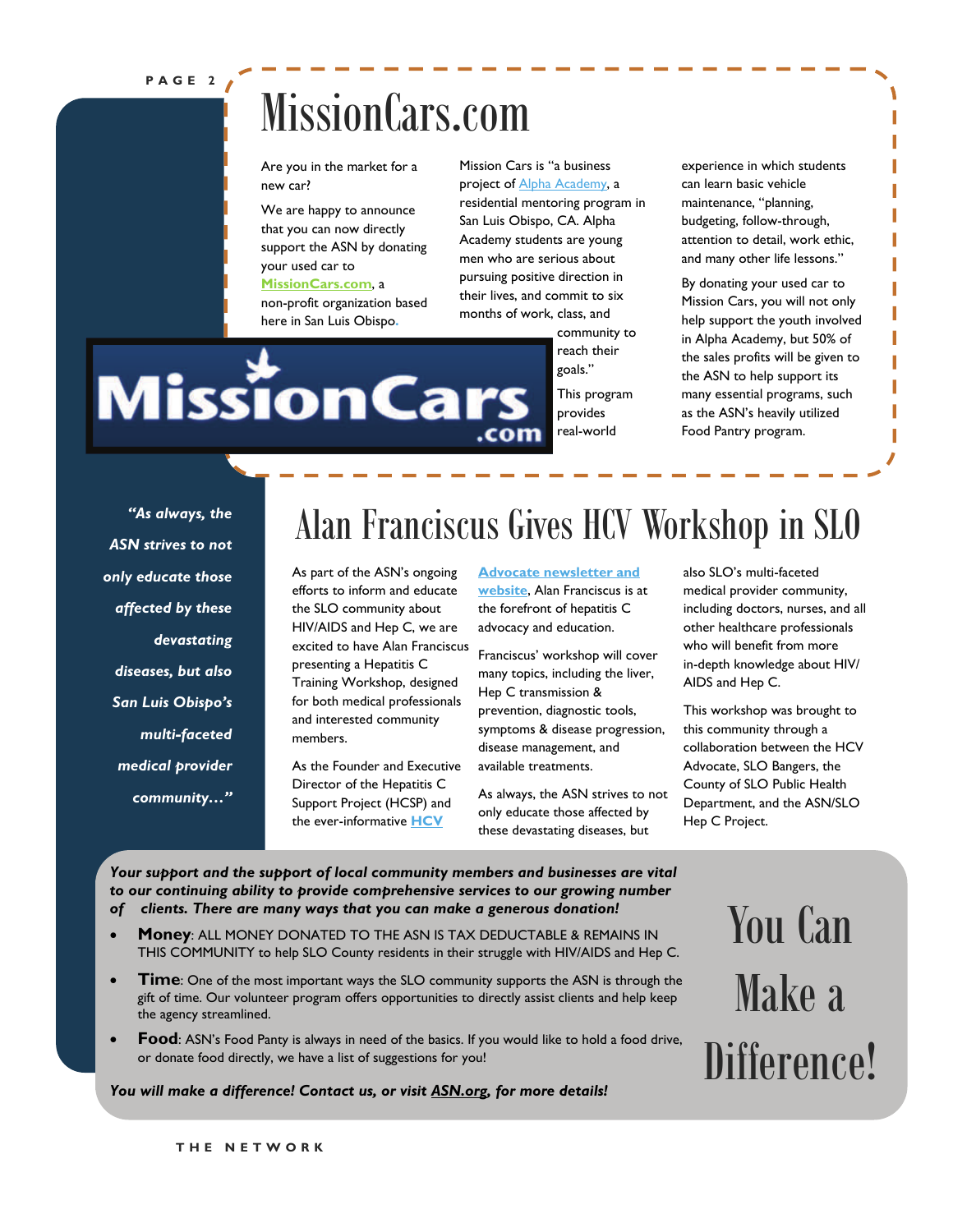## Hepatitis C: Why Should You Get Tested?

- **You have the right to know your status!** - Knowledge is power when it comes to making decisions for your ongoing health needs and goals.
- **Screening is essential to find seriously ill patients.** - Many people with Hep C have no visible symptoms for

years, though this doesn't mean that the disease isn't damaging the body.

 **Treatment begins at diagnosis.**  - Within the past year, new

treatments for Hep C have become significantly more effective, with shorter treatment durations, less intense side-effects, and even the possibility of completely

> eradicating the virus, essentially creating a cure. Early diagnosis empowers you and your doctor to treat this disease.

### **Diagnosis prevents**

**transmission to others.** - Knowing one's status is the first step to ensuring that

precautionary measures are being taken to transmit the disease to others. The testing process will not only help you know your status, but will often help you understand ways to keep yourself safe.

#### **Screening is FREE for most people!**

Not sure where to go to get tested? Give us a call and we'll let you know where you can go for free Hep C testing (**805-781-3660**). If you have any questions about Hep C testing, about the disease itself, or about the services the SLO Hep C Project has to offer, contact us and we'll be happy to answer all of your questions.

*The above information was paraphrased from "Hepatitis C (HCV): Why Screen in an Uncertain Environment" published by the National Viral Hepatitis Roundable (NVHR). The ASN is proud to be a member of the NVHR, whose vision is "the elimination of viral hepatitis through advocacy, education and coalition-building."*

# It's Time to Register!

**TESTED!** 

Register today at the 2014 Walk for Life event website, and enjoy several exciting features designed to streamline your fundraising process!

First, visit the Walk for Life 2014 [website](http://ASN.kintera.org/walk2014) and click "Register" in the left-hand menu where you can either start your own team, join a team, or join as an individual.

After registering, check out your new "My HQ" section where you can:

- Receive your own unique event website where your family and friends can contribute to your goal with ease and convenience!
- Easily keep track of your fundraising progress with one-click reports.
- Get in touch with your entire contact list at once using the email

address import tool in the "My HQ" section of the website. (You can even use our pre-written email requests to save time!)

Walk with friends, family, and colleagues to create a fulfilling teambuilding experience that unites everyone under a single cause! Walking as team will also help bolster your organization or group's visibility as you take part in important community outreach, so spread the word and take advantage of this unique opportunity!

The dollars you help raise will directly impact the lives of our clients. They translate to health education; access to medications; physicians and public or private benefits programs; assistance for



utilities and rent; payments for mental health counseling, lab work, dental work and so much more! By walking with us, you not only help us raise funds for vital services, but you help us raise awareness for HIV/AIDS and Hep C.

Ī